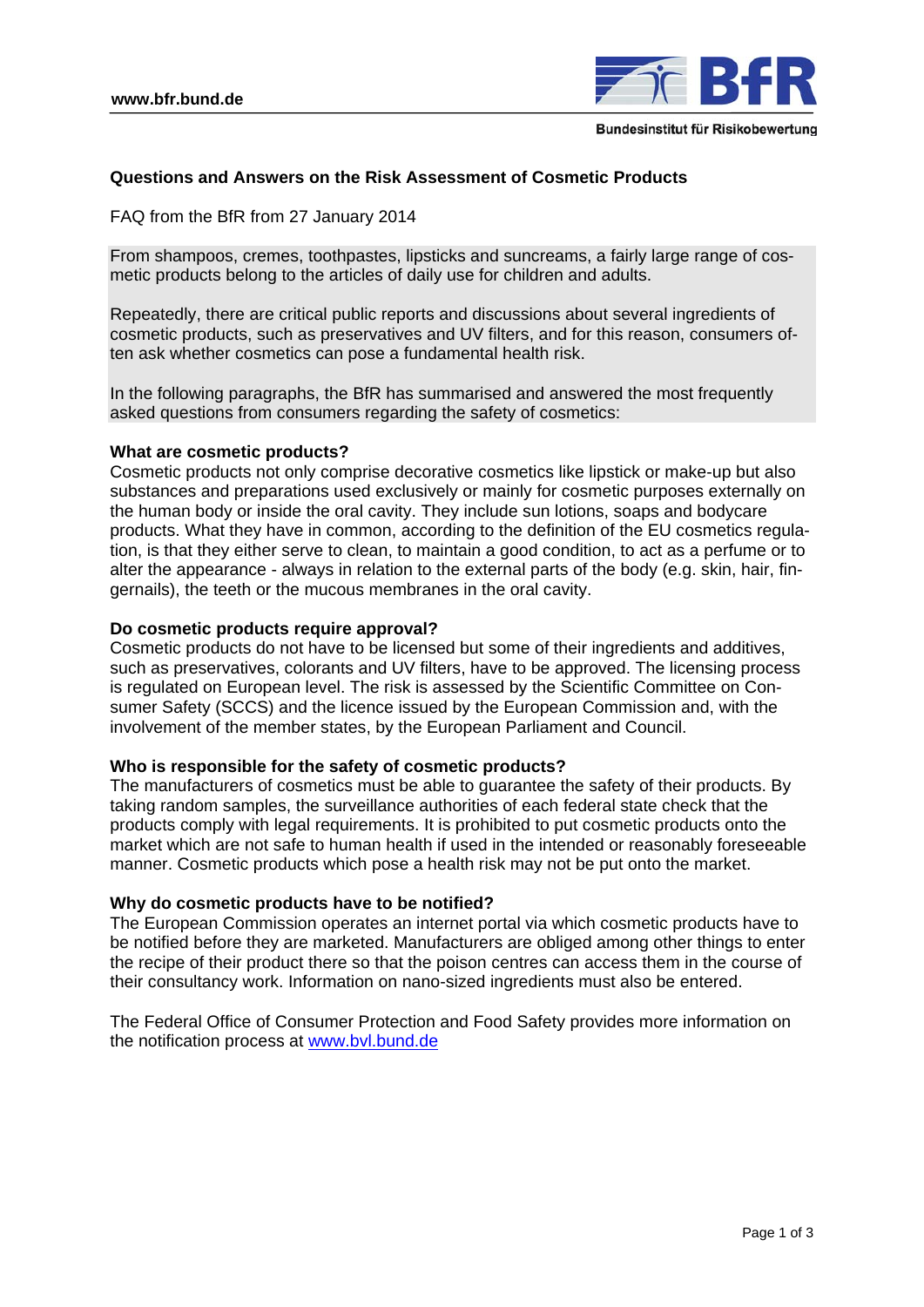

#### **www.bfr.bund.de**

# **What tasks does the Federal Institute for Risk Assessment perform in connection with cosmetics?**

The BfR assesses the ingredients of cosmetic products with regard to their health safety, especially when fresh scientific data becomes available. During the assessment process, the Institute is advised by a panel of independent experts, the Committee for Cosmetics.

# **Are deodorants containing aluminium harmful to health?**

The estimated intake of aluminium from antiperspirants could possibly lie within the range determined by the European Food Safety Authority as the tolerable weekly intake. As aluminium is also ingested from other sources, such as food, this level could be exceeded by part of the population. To prevent too high an intake of aluminium, excessive use of antiperspirants containing aluminium should therefore be avoided. In addition to this, deodorants that do not contain aluminium salts should be used after shaving or if the skin in the armpits is damaged.

#### **Can permanent hair dyes cause cancer?**

No cancer risks are known from the use of hair dyes. Risk assessment continues to focus on the allergies which could be caused by these products.

## **Should expectant and nursing mothers stop dying their hair?**

There are currently no indications of any health risks caused by the use of hair dyes during pregnancy or while nursing.

## **Why are nanoparticles used in cosmetic products?**

Nanoparticles made of titanium dioxide and/or zinc oxide are used as UV filters in suncreams to protect the skin from UV radiation. Materials produced using nanotechnology (so-called biocomposites) in toothpaste are intended to support the natural tooth repair mechanism of saliva.

Cosmetics containing ingredients in the form of nanomaterials must contain a reference to this effect in the list of ingredients in line with the EU cosmetics regulation (EC Reg. No. 1223/2009). The names of these components must be followed by the word "nano" in brackets.

#### **What is known about the health effects of nanoparticles in cosmetic products?**

Toxicological tests have already been made for several nanoparticles used in cosmetic products. Accordingly, the behaviour of nanoparticles made of titanium dioxide and zinc oxide on the skin has been well examined. It was confirmed in several experiments that these nanoparticles cannot penetrate healthy human skin cells and remain on the skin surface. They can remain on the skin for longer periods via the hair follicles, but they cannot penetrate it. Hair growth then transports them back to the skin surface.

There are currently many open questions in the assessment of the health risk of nanoparticles. The possible but not yet experimentally proven special potencies of particles in the biological system based on their nanoscalability are largely unknown, nor is much data available on the exposure of humans to nanoparticles.

#### **Can sunscreen with nano-sized UV filters be used for babies?**

Children aged under two years should not be exposed to direct sunlight because their skin has not yet developed its own protection function against solar radiation. Textile sun protection is also recommended in the shade.